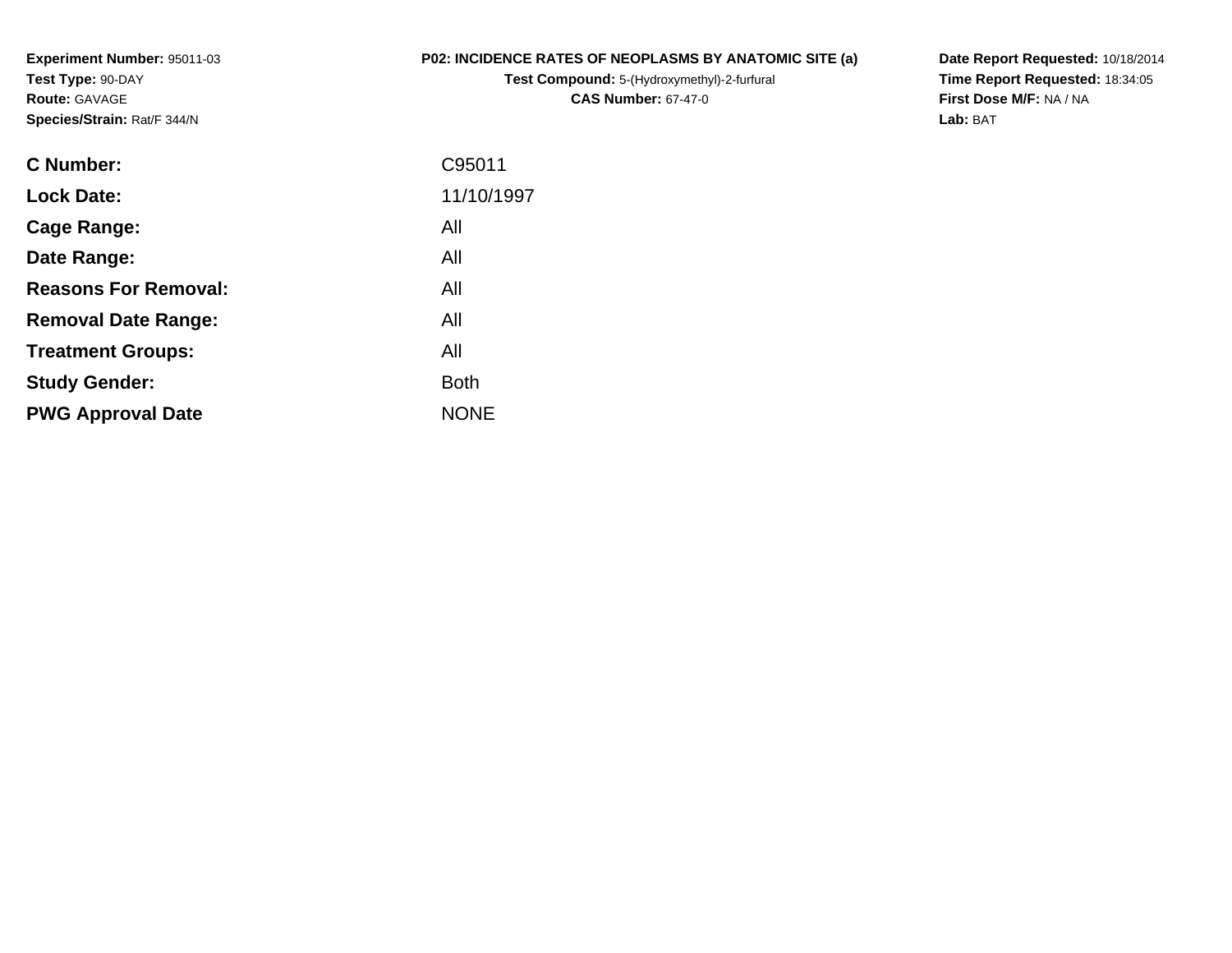| Test Type: 90-DAY                       |         | Test Compound: 5-(Hydroxymethyl)-2-furfural | Time Report Requested: 18:34:05 |                     |                     |                      |
|-----------------------------------------|---------|---------------------------------------------|---------------------------------|---------------------|---------------------|----------------------|
| Route: GAVAGE                           |         | <b>CAS Number: 67-47-0</b>                  | First Dose M/F: NA / NA         |                     |                     |                      |
| Species/Strain: Rat/F 344/N             |         |                                             |                                 |                     | Lab: BAT            |                      |
| F 344/N Rat MALE                        | 0 MG/KG | 94 MG/KG                                    | <b>MG/KG</b><br>188             | <b>MG/KG</b><br>375 | <b>MG/KG</b><br>750 | <b>MG/KG</b><br>1500 |
| <b>Disposition Summary</b>              |         |                                             |                                 |                     |                     |                      |
| <b>Animals Initially In Study</b>       | 10      | 10                                          | 10                              | 10                  | 10                  | 10                   |
| <b>Early Deaths</b>                     |         |                                             |                                 |                     |                     |                      |
| <b>Dosing Accident</b>                  |         |                                             |                                 |                     |                     | $\mathbf{1}$         |
| <b>Survivors</b>                        |         |                                             |                                 |                     |                     |                      |
| <b>Terminal Sacrifice</b>               | 10      | 10                                          | 10                              | 10                  | 10                  | 9                    |
| <b>Animals Examined Microscopically</b> | 10      | 10                                          | 10                              | 10                  | 10                  | 10                   |
| ALIMENTARY SYSTEM                       |         |                                             |                                 |                     |                     |                      |
| Esophagus                               | (10)    | (0)                                         | (0)                             | (0)                 | (0)                 | (10)                 |
| Intestine Large, Cecum                  | (10)    | (0)                                         | (0)                             | (0)                 | (0)                 | (10)                 |
| Intestine Large, Colon                  | (10)    | (0)                                         | (0)                             | (0)                 | (0)                 | (10)                 |
| Intestine Large, Rectum                 | (10)    | (0)                                         | (0)                             | (0)                 | (0)                 | (10)                 |
| Intestine Small, Duodenum               | (10)    | (0)                                         | (0)                             | (0)                 | (0)                 | (10)                 |
| Intestine Small, Ileum                  | (10)    | (0)                                         | (0)                             | (0)                 | (0)                 | (10)                 |
| Intestine Small, Jejunum                | (10)    | (0)                                         | (0)                             | (0)                 | (0)                 | (10)                 |
| Liver                                   | (10)    | (1)                                         | (2)                             | (1)                 | (2)                 | (10)                 |
| Pancreas                                | (10)    | (0)                                         | (0)                             | (0)                 | (0)                 | (10)                 |
| Salivary Glands                         | (10)    | (0)                                         | (0)                             | (0)                 | (0)                 | (10)                 |
| Stomach, Forestomach                    | (10)    | (0)                                         | (0)                             | (0)                 | (0)                 | (10)                 |
| Stomach, Glandular                      | (10)    | (0)                                         | (0)                             | (0)                 | (0)                 | (10)                 |
| CARDIOVASCULAR SYSTEM                   |         |                                             |                                 |                     |                     |                      |
| <b>Blood Vessel</b>                     | (10)    | (0)                                         | (0)                             | (0)                 | (0)                 | (10)                 |
| Heart                                   | (10)    | (0)                                         | (0)                             | (0)                 | (0)                 | (10)                 |
| <b>ENDOCRINE SYSTEM</b>                 |         |                                             |                                 |                     |                     |                      |
| <b>Adrenal Cortex</b>                   | (10)    | (0)                                         | (0)                             | (0)                 | (0)                 | (10)                 |
| Adrenal Medulla                         | (10)    | (0)                                         | (0)                             | (0)                 | (0)                 | (10)                 |
|                                         |         |                                             |                                 |                     |                     |                      |

**P02: INCIDENCE RATES OF NEOPLASMS BY ANATOMIC SITE (a)**

**Date Report Requested:** 10/18/2014

a - Number of animals examined microscopically at site and number of animals with lesion

b - Primary tumors: all tumors except metastatic tumors

**Experiment Number:** 95011-03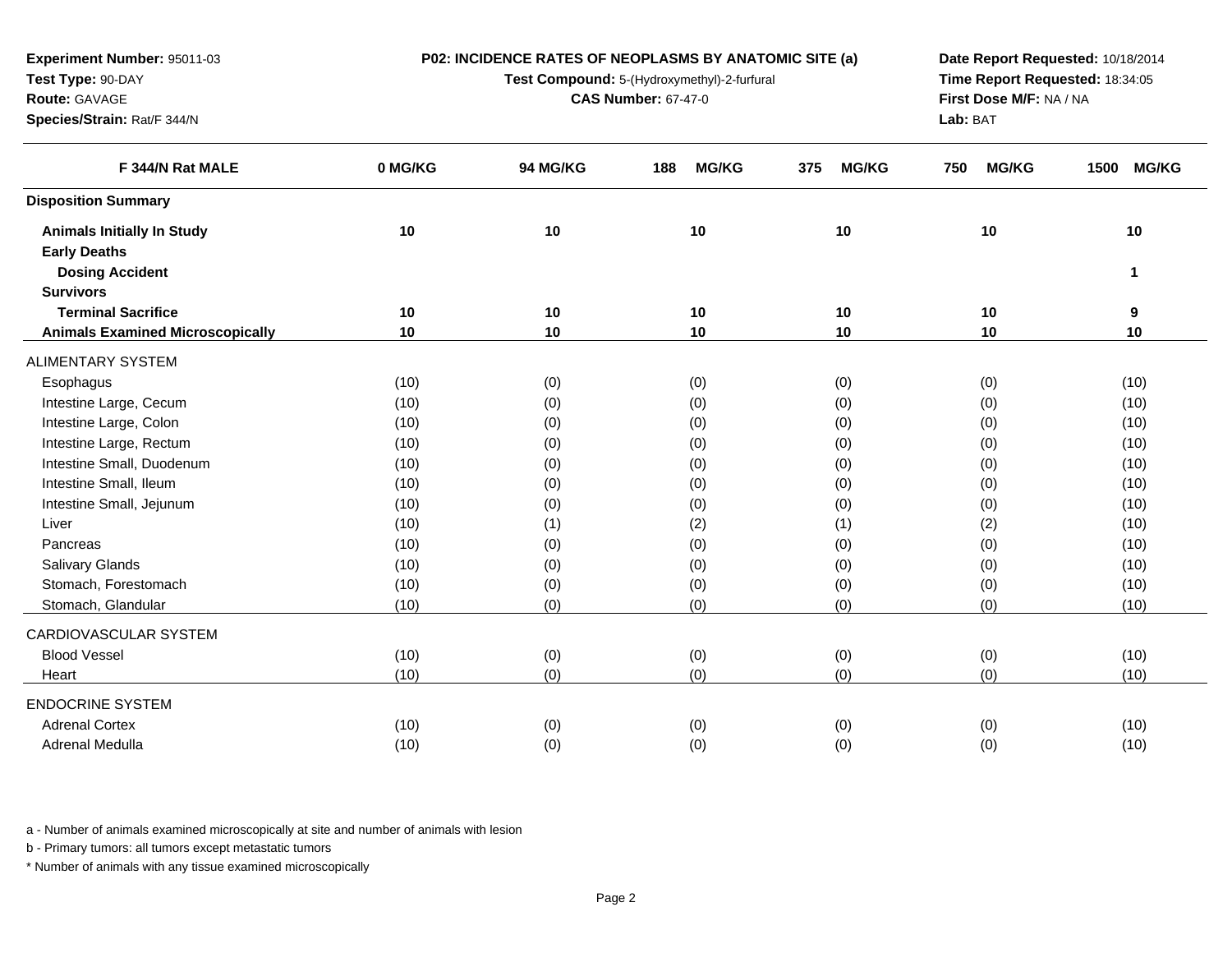| Experiment Number: 95011-03<br>Test Type: 90-DAY<br>Route: GAVAGE<br>Species/Strain: Rat/F 344/N |         | P02: INCIDENCE RATES OF NEOPLASMS BY ANATOMIC SITE (a)<br>Test Compound: 5-(Hydroxymethyl)-2-furfural<br><b>CAS Number: 67-47-0</b> | Date Report Requested: 10/18/2014<br>Time Report Requested: 18:34:05<br>First Dose M/F: NA / NA<br>Lab: BAT |                     |                     |                      |
|--------------------------------------------------------------------------------------------------|---------|-------------------------------------------------------------------------------------------------------------------------------------|-------------------------------------------------------------------------------------------------------------|---------------------|---------------------|----------------------|
| F 344/N Rat MALE                                                                                 | 0 MG/KG | 94 MG/KG                                                                                                                            | <b>MG/KG</b><br>188                                                                                         | <b>MG/KG</b><br>375 | <b>MG/KG</b><br>750 | <b>MG/KG</b><br>1500 |
| Islets, Pancreatic                                                                               | (10)    | (0)                                                                                                                                 | (0)                                                                                                         | (0)                 | (0)                 | (10)                 |
| Parathyroid Gland                                                                                | (9)     | (0)                                                                                                                                 | (0)                                                                                                         | (0)                 | (0)                 | (8)                  |
| <b>Pituitary Gland</b>                                                                           | (9)     | (0)                                                                                                                                 | (0)                                                                                                         | (0)                 | (0)                 | (10)                 |
| <b>Thyroid Gland</b>                                                                             | (10)    | (0)                                                                                                                                 | (0)                                                                                                         | (0)                 | (0)                 | (10)                 |
| <b>GENERAL BODY SYSTEM</b><br>None                                                               |         |                                                                                                                                     |                                                                                                             |                     |                     |                      |
| <b>GENITAL SYSTEM</b>                                                                            |         |                                                                                                                                     |                                                                                                             |                     |                     |                      |
| Epididymis                                                                                       | (10)    | (0)                                                                                                                                 | (0)                                                                                                         | (0)                 | (0)                 | (10)                 |
| <b>Preputial Gland</b>                                                                           | (10)    | (0)                                                                                                                                 | (0)                                                                                                         | (0)                 | (0)                 | (10)                 |
| Prostate                                                                                         | (10)    | (0)                                                                                                                                 | (0)                                                                                                         | (0)                 | (0)                 | (10)                 |
| Seminal Vesicle                                                                                  | (10)    | (0)                                                                                                                                 | (0)                                                                                                         | (0)                 | (0)                 | (10)                 |
| <b>Testes</b>                                                                                    | (10)    | (0)                                                                                                                                 | (0)                                                                                                         | (0)                 | (0)                 | (10)                 |
| <b>HEMATOPOIETIC SYSTEM</b>                                                                      |         |                                                                                                                                     |                                                                                                             |                     |                     |                      |
| <b>Bone Marrow</b>                                                                               | (10)    | (0)                                                                                                                                 | (0)                                                                                                         | (0)                 | (0)                 | (10)                 |
| Lymph Node, Mandibular                                                                           | (9)     | (0)                                                                                                                                 | (0)                                                                                                         | (0)                 | (0)                 | (7)                  |
| Lymph Node, Mesenteric                                                                           | (10)    | (0)                                                                                                                                 | (0)                                                                                                         | (0)                 | (0)                 | (10)                 |
| Spleen                                                                                           | (10)    | (0)                                                                                                                                 | (0)                                                                                                         | (0)                 | (0)                 | (10)                 |
| Thymus                                                                                           | (10)    | (0)                                                                                                                                 | (0)                                                                                                         | (0)                 | (0)                 | (10)                 |
| <b>INTEGUMENTARY SYSTEM</b>                                                                      |         |                                                                                                                                     |                                                                                                             |                     |                     |                      |
| Mammary Gland                                                                                    | (10)    | (0)                                                                                                                                 | (0)                                                                                                         | (0)                 | (0)                 | (8)                  |
| Skin                                                                                             | (10)    | (0)                                                                                                                                 | (0)                                                                                                         | (0)                 | (0)                 | (10)                 |
| MUSCULOSKELETAL SYSTEM                                                                           |         |                                                                                                                                     |                                                                                                             |                     |                     |                      |
| <b>Bone</b>                                                                                      | (10)    | (0)                                                                                                                                 | (0)                                                                                                         | (0)                 | (0)                 | (10)                 |
| NERVOUS SYSTEM                                                                                   |         |                                                                                                                                     |                                                                                                             |                     |                     |                      |
| <b>Brain</b>                                                                                     | (10)    | (10)                                                                                                                                | (10)                                                                                                        | (10)                | (10)                | (10)                 |

a - Number of animals examined microscopically at site and number of animals with lesion

b - Primary tumors: all tumors except metastatic tumors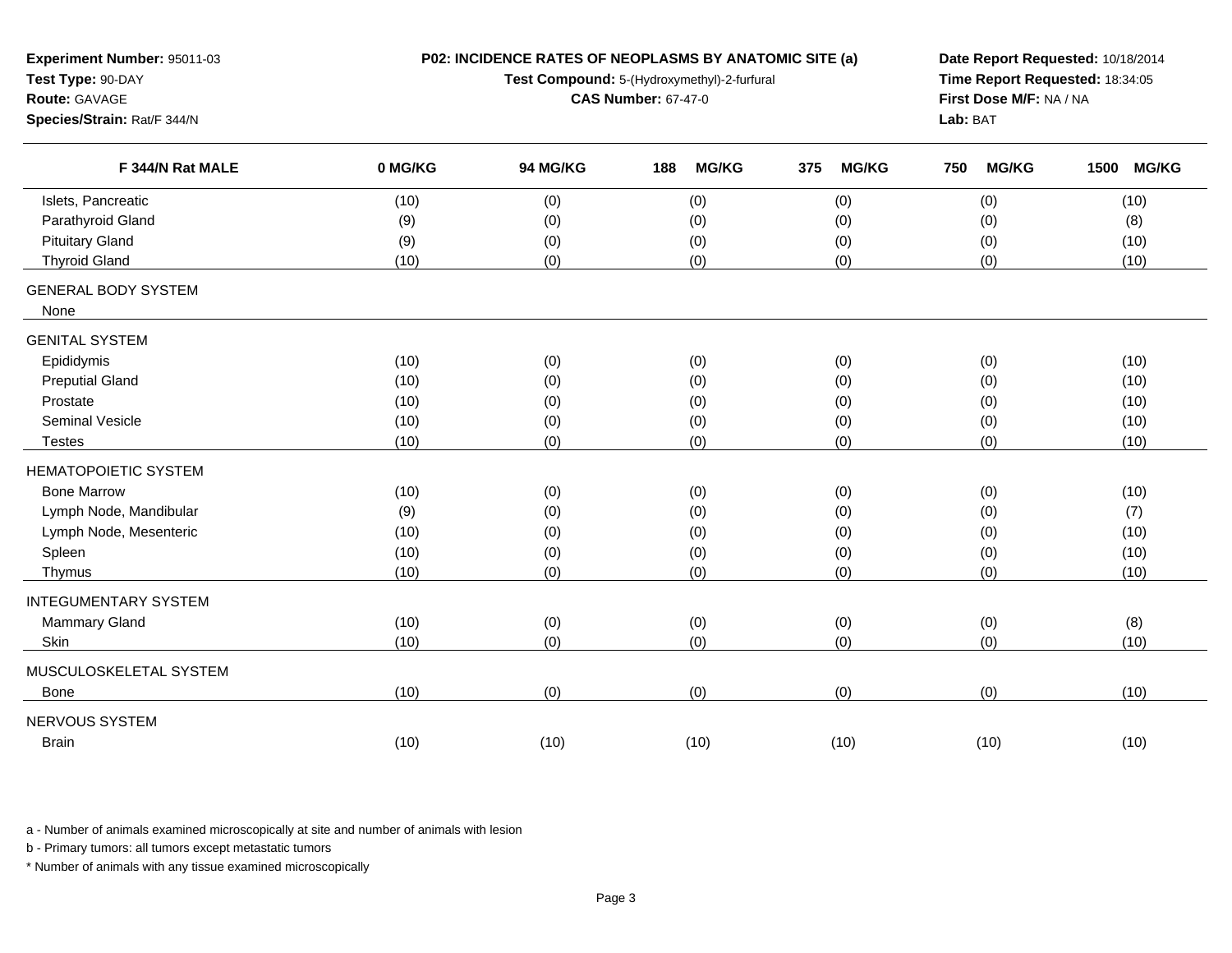| Experiment Number: 95011-03<br>Test Type: 90-DAY<br><b>Route: GAVAGE</b><br>Species/Strain: Rat/F 344/N |         | P02: INCIDENCE RATES OF NEOPLASMS BY ANATOMIC SITE (a)<br>Test Compound: 5-(Hydroxymethyl)-2-furfural<br><b>CAS Number: 67-47-0</b> | Date Report Requested: 10/18/2014<br>Time Report Requested: 18:34:05<br>First Dose M/F: NA / NA<br>Lab: BAT |                     |                     |                      |
|---------------------------------------------------------------------------------------------------------|---------|-------------------------------------------------------------------------------------------------------------------------------------|-------------------------------------------------------------------------------------------------------------|---------------------|---------------------|----------------------|
| F 344/N Rat MALE                                                                                        | 0 MG/KG | 94 MG/KG                                                                                                                            | <b>MG/KG</b><br>188                                                                                         | 375<br><b>MG/KG</b> | 750<br><b>MG/KG</b> | <b>MG/KG</b><br>1500 |
| <b>RESPIRATORY SYSTEM</b>                                                                               |         |                                                                                                                                     |                                                                                                             |                     |                     |                      |
| Lung                                                                                                    | (10)    | (0)                                                                                                                                 | (0)                                                                                                         | (0)                 | (0)                 | (10)                 |
| Nose                                                                                                    | (10)    | (0)                                                                                                                                 | (0)                                                                                                         | (0)                 | (0)                 | (10)                 |
| Trachea                                                                                                 | (10)    | (0)                                                                                                                                 | (0)                                                                                                         | (0)                 | (0)                 | (10)                 |
| SPECIAL SENSES SYSTEM                                                                                   |         |                                                                                                                                     |                                                                                                             |                     |                     |                      |
| None                                                                                                    |         |                                                                                                                                     |                                                                                                             |                     |                     |                      |
| URINARY SYSTEM                                                                                          |         |                                                                                                                                     |                                                                                                             |                     |                     |                      |
| Kidney                                                                                                  | (10)    | (0)                                                                                                                                 | (0)                                                                                                         | (0)                 | (0)                 | (10)                 |
| Urinary Bladder                                                                                         | (10)    | (0)                                                                                                                                 | (0)                                                                                                         | (0)                 | (0)                 | (10)                 |

a - Number of animals examined microscopically at site and number of animals with lesion

b - Primary tumors: all tumors except metastatic tumors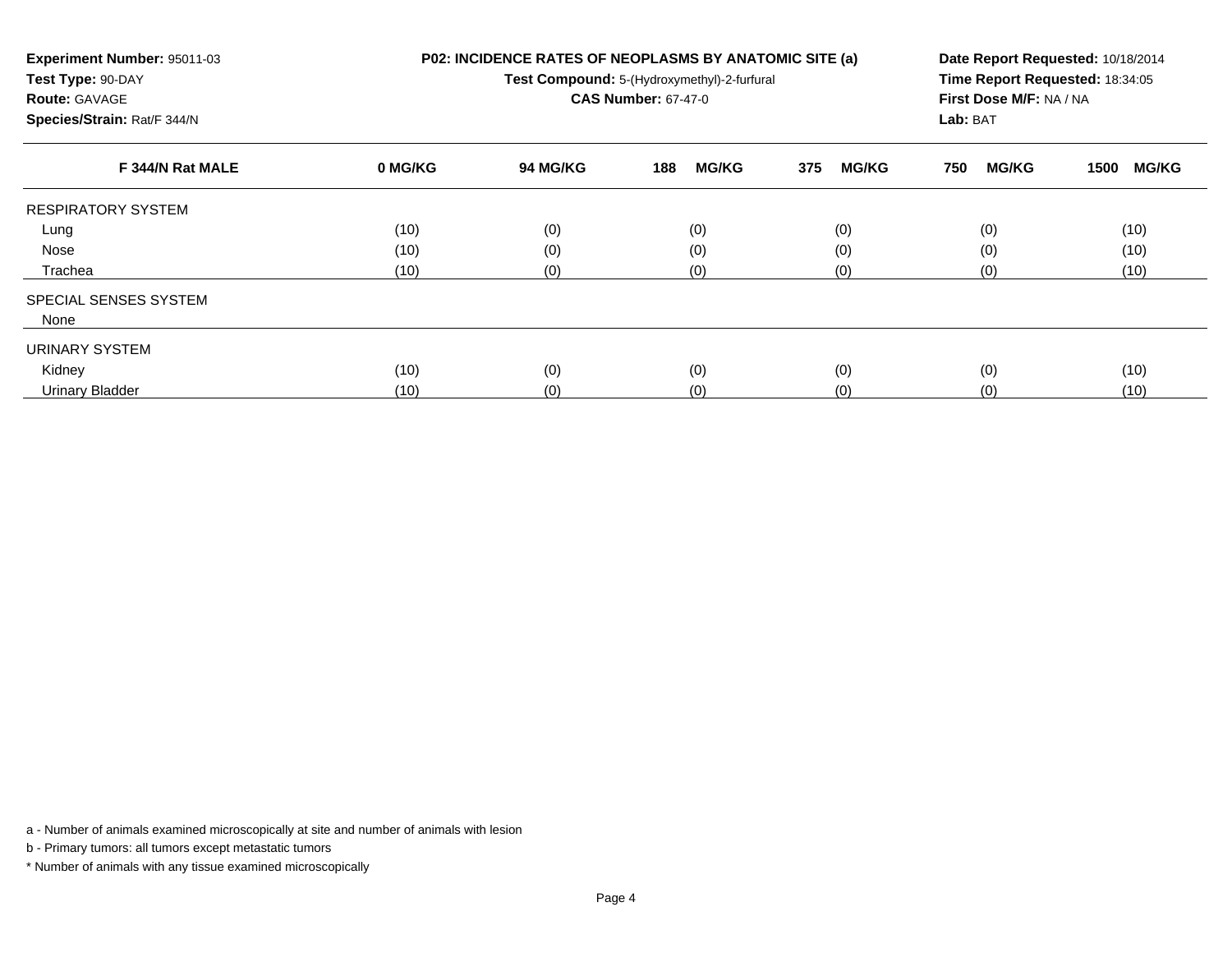| Experiment Number: 95011-03<br>Test Type: 90-DAY<br><b>Route: GAVAGE</b><br>Species/Strain: Rat/F 344/N    | <b>P02: INCIDENCE RATES OF NEOPLASMS BY ANATOMIC SITE (a)</b><br>Test Compound: 5-(Hydroxymethyl)-2-furfural<br><b>CAS Number: 67-47-0</b> |          |     |              |     |              | Date Report Requested: 10/18/2014<br>Time Report Requested: 18:34:05<br>First Dose M/F: NA / NA<br>Lab: BAT |              |      |              |
|------------------------------------------------------------------------------------------------------------|--------------------------------------------------------------------------------------------------------------------------------------------|----------|-----|--------------|-----|--------------|-------------------------------------------------------------------------------------------------------------|--------------|------|--------------|
| F 344/N Rat MALE                                                                                           | 0 MG/KG                                                                                                                                    | 94 MG/KG | 188 | <b>MG/KG</b> | 375 | <b>MG/KG</b> | 750                                                                                                         | <b>MG/KG</b> | 1500 | <b>MG/KG</b> |
| <b>Tumor Summary for MALE</b>                                                                              |                                                                                                                                            |          |     |              |     |              |                                                                                                             |              |      |              |
| <b>Total Animals with Primary Neoplasms (b)</b><br><b>Total Primary Neoplasms</b>                          |                                                                                                                                            |          |     |              |     |              |                                                                                                             |              |      |              |
| <b>Total Animals with Benign Neoplasms</b><br><b>Total Benign Neoplasms</b>                                |                                                                                                                                            |          |     |              |     |              |                                                                                                             |              |      |              |
| <b>Total Animals with Malignant Neoplasms</b><br><b>Total Malignant Neoplasms</b>                          |                                                                                                                                            |          |     |              |     |              |                                                                                                             |              |      |              |
| <b>Total Animals with Metastatic Neoplasms</b><br><b>Total Metastatic Neoplasms</b>                        |                                                                                                                                            |          |     |              |     |              |                                                                                                             |              |      |              |
| <b>Total Animals with Malignant Neoplasms</b><br><b>Uncertain Primary Site</b>                             |                                                                                                                                            |          |     |              |     |              |                                                                                                             |              |      |              |
| Total Animals with Neoplasms Uncertain -<br><b>Benign or Malignant</b><br><b>Total Uncertain Neoplasms</b> |                                                                                                                                            |          |     |              |     |              |                                                                                                             |              |      |              |

\*\*\*END OF MALE DATA\*\*\*

a - Number of animals examined microscopically at site and number of animals with lesion

b - Primary tumors: all tumors except metastatic tumors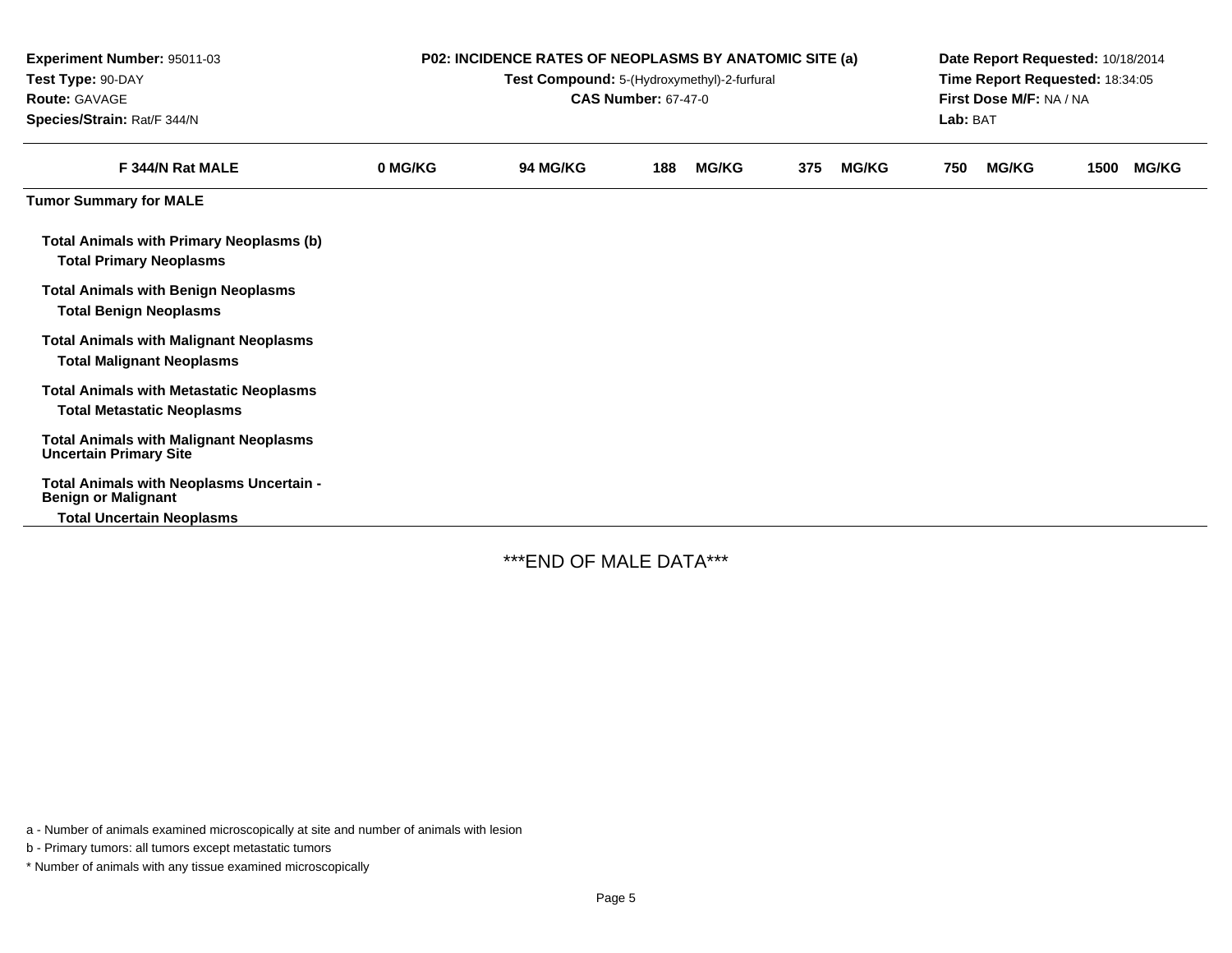| Test Type: 90-DAY                       |         | Test Compound: 5-(Hydroxymethyl)-2-furfural | Time Report Requested: 18:34:05 |                     |                     |                         |
|-----------------------------------------|---------|---------------------------------------------|---------------------------------|---------------------|---------------------|-------------------------|
| Route: GAVAGE                           |         | <b>CAS Number: 67-47-0</b>                  | First Dose M/F: NA / NA         |                     |                     |                         |
| Species/Strain: Rat/F 344/N             |         |                                             |                                 |                     | Lab: BAT            |                         |
| F 344/N Rat FEMALE                      | 0 MG/KG | 94 MG/KG                                    | <b>MG/KG</b><br>188             | <b>MG/KG</b><br>375 | <b>MG/KG</b><br>750 | <b>MG/KG</b><br>1500    |
| <b>Disposition Summary</b>              |         |                                             |                                 |                     |                     |                         |
| <b>Animals Initially In Study</b>       | 10      | 10                                          | 10                              | 10                  | 10                  | 10                      |
| <b>Early Deaths</b>                     |         |                                             |                                 |                     |                     |                         |
| <b>Natural Death</b>                    |         |                                             |                                 |                     |                     | 3                       |
| <b>Survivors</b>                        |         |                                             |                                 |                     |                     |                         |
| <b>Terminal Sacrifice</b>               | 10      | 10                                          | 10                              | 10                  | 10                  | $\overline{\mathbf{r}}$ |
| <b>Animals Examined Microscopically</b> | 10      | 10                                          | 10                              | 10                  | 10                  | 10                      |
| <b>ALIMENTARY SYSTEM</b>                |         |                                             |                                 |                     |                     |                         |
| Esophagus                               | (10)    | (0)                                         | (0)                             | (0)                 | (0)                 | (10)                    |
| Intestine Large, Cecum                  | (10)    | (0)                                         | (0)                             | (0)                 | (0)                 | (10)                    |
| Intestine Large, Colon                  | (10)    | (0)                                         | (0)                             | (0)                 | (0)                 | (10)                    |
| Intestine Large, Rectum                 | (10)    | (0)                                         | (0)                             | (0)                 | (0)                 | (10)                    |
| Intestine Small, Duodenum               | (10)    | (0)                                         | (0)                             | (0)                 | (0)                 | (10)                    |
| Intestine Small, Ileum                  | (10)    | (0)                                         | (0)                             | (0)                 | (0)                 | (10)                    |
| Intestine Small, Jejunum                | (10)    | (0)                                         | (0)                             | (0)                 | (0)                 | (10)                    |
| Liver                                   | (10)    | (5)                                         | (2)                             | (2)                 | (1)                 | (10)                    |
| Mesentery                               | (1)     | (0)                                         | (1)                             | (0)                 | (1)                 | (0)                     |
| Pancreas                                | (10)    | (0)                                         | (0)                             | (0)                 | (0)                 | (10)                    |
| Salivary Glands                         | (10)    | (0)                                         | (0)                             | (0)                 | (0)                 | (10)                    |
| Stomach, Forestomach                    | (10)    | (0)                                         | (0)                             | (0)                 | (0)                 | (10)                    |
| Stomach, Glandular                      | (10)    | (0)                                         | (0)                             | (0)                 | (0)                 | (10)                    |
| CARDIOVASCULAR SYSTEM                   |         |                                             |                                 |                     |                     |                         |
| <b>Blood Vessel</b>                     | (10)    | (0)                                         | (0)                             | (0)                 | (0)                 | (10)                    |
| Heart                                   | (10)    | (0)                                         | (0)                             | (0)                 | (0)                 | (10)                    |
| <b>ENDOCRINE SYSTEM</b>                 |         |                                             |                                 |                     |                     |                         |
| <b>Adrenal Cortex</b>                   | (10)    | (0)                                         | (0)                             | (0)                 | (0)                 | (10)                    |

**P02: INCIDENCE RATES OF NEOPLASMS BY ANATOMIC SITE (a)**

**Date Report Requested:** 10/18/2014

a - Number of animals examined microscopically at site and number of animals with lesion

b - Primary tumors: all tumors except metastatic tumors

**Experiment Number:** 95011-03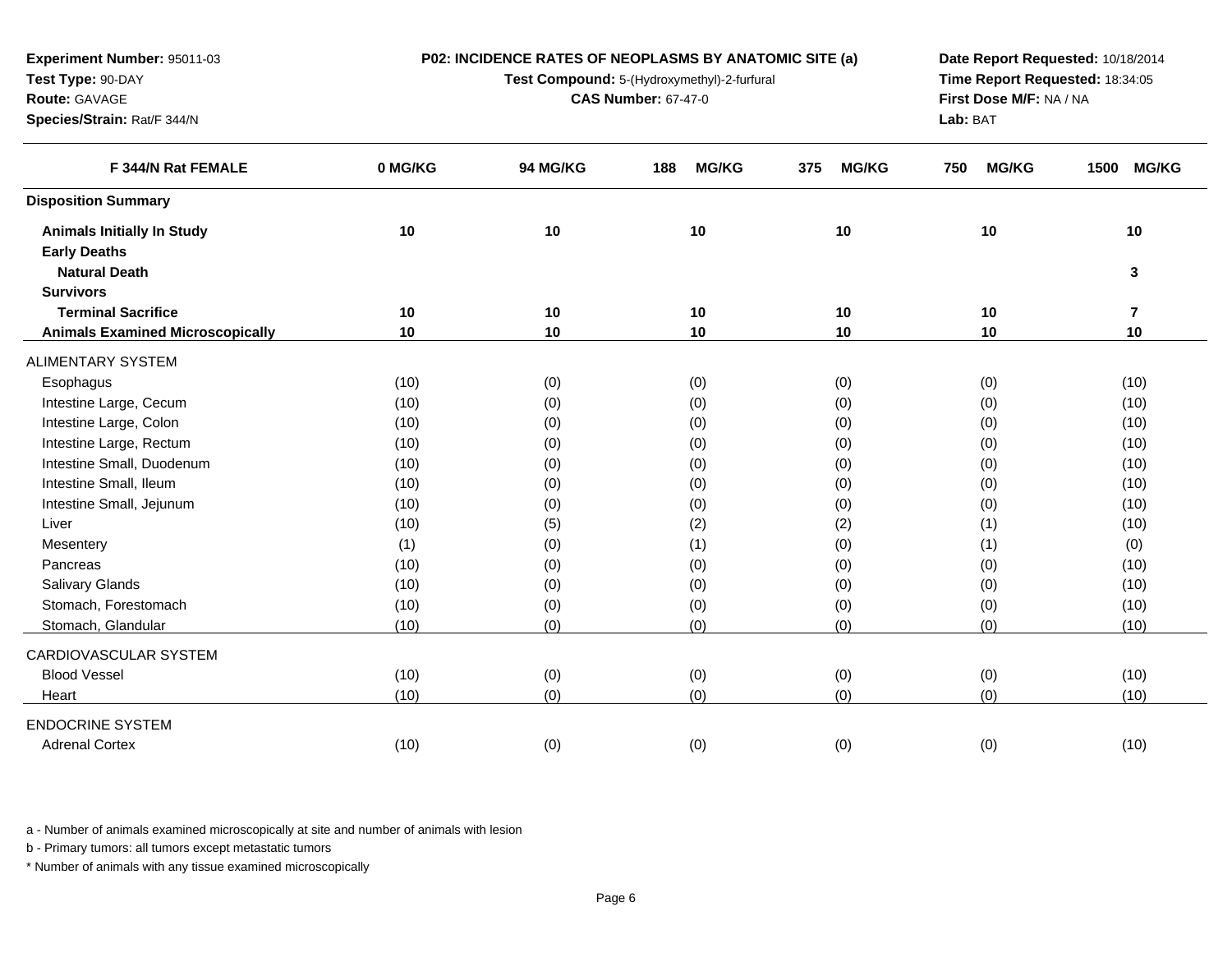| Experiment Number: 95011-03<br>Test Type: 90-DAY<br>Route: GAVAGE |         | P02: INCIDENCE RATES OF NEOPLASMS BY ANATOMIC SITE (a)<br>Test Compound: 5-(Hydroxymethyl)-2-furfural<br><b>CAS Number: 67-47-0</b> | Date Report Requested: 10/18/2014<br>Time Report Requested: 18:34:05<br>First Dose M/F: NA / NA |                     |                     |                      |  |
|-------------------------------------------------------------------|---------|-------------------------------------------------------------------------------------------------------------------------------------|-------------------------------------------------------------------------------------------------|---------------------|---------------------|----------------------|--|
| Species/Strain: Rat/F 344/N                                       |         |                                                                                                                                     |                                                                                                 |                     | Lab: BAT            |                      |  |
| F 344/N Rat FEMALE                                                | 0 MG/KG | 94 MG/KG                                                                                                                            | <b>MG/KG</b><br>188                                                                             | 375<br><b>MG/KG</b> | <b>MG/KG</b><br>750 | 1500<br><b>MG/KG</b> |  |
| <b>Adrenal Medulla</b>                                            | (10)    | (0)                                                                                                                                 | (0)                                                                                             | (0)                 | (0)                 | (10)                 |  |
| Islets, Pancreatic                                                | (10)    | (0)                                                                                                                                 | (0)                                                                                             | (0)                 | (0)                 | (10)                 |  |
| Parathyroid Gland                                                 | (8)     | (0)                                                                                                                                 | (0)                                                                                             | (0)                 | (0)                 | (8)                  |  |
| <b>Pituitary Gland</b>                                            | (10)    | (0)                                                                                                                                 | (0)                                                                                             | (0)                 | (0)                 | (10)                 |  |
| <b>Thyroid Gland</b>                                              | (10)    | (0)                                                                                                                                 | (0)                                                                                             | (0)                 | (0)                 | (10)                 |  |
| <b>GENERAL BODY SYSTEM</b><br>None                                |         |                                                                                                                                     |                                                                                                 |                     |                     |                      |  |
| <b>GENITAL SYSTEM</b>                                             |         |                                                                                                                                     |                                                                                                 |                     |                     |                      |  |
| <b>Clitoral Gland</b>                                             | (10)    | (0)                                                                                                                                 | (0)                                                                                             | (0)                 | (0)                 | (10)                 |  |
| Ovary                                                             | (10)    | (0)                                                                                                                                 | (0)                                                                                             | (0)                 | (0)                 | (10)                 |  |
| Uterus                                                            | (10)    | (0)                                                                                                                                 | (0)                                                                                             | (0)                 | (0)                 | (10)                 |  |
| <b>HEMATOPOIETIC SYSTEM</b>                                       |         |                                                                                                                                     |                                                                                                 |                     |                     |                      |  |
| <b>Bone Marrow</b>                                                | (10)    | (0)                                                                                                                                 | (0)                                                                                             | (0)                 | (0)                 | (10)                 |  |
| Lymph Node, Mandibular                                            | (7)     | (0)                                                                                                                                 | (0)                                                                                             | (0)                 | (0)                 | (6)                  |  |
| Lymph Node, Mesenteric                                            | (10)    | (1)                                                                                                                                 | (1)                                                                                             | (0)                 | (0)                 | (10)                 |  |
| Spleen                                                            | (10)    | (1)                                                                                                                                 | (0)                                                                                             | (0)                 | (0)                 | (10)                 |  |
| Thymus                                                            | (10)    | (0)                                                                                                                                 | (0)                                                                                             | (0)                 | (0)                 | (10)                 |  |
| <b>INTEGUMENTARY SYSTEM</b>                                       |         |                                                                                                                                     |                                                                                                 |                     |                     |                      |  |
| <b>Mammary Gland</b>                                              | (10)    | (0)                                                                                                                                 | (0)                                                                                             | (0)                 | (0)                 | (10)                 |  |
| Skin                                                              | (10)    | (0)                                                                                                                                 | (0)                                                                                             | (0)                 | (0)                 | (10)                 |  |
| MUSCULOSKELETAL SYSTEM                                            |         |                                                                                                                                     |                                                                                                 |                     |                     |                      |  |
| <b>Bone</b>                                                       | (10)    | (0)                                                                                                                                 | (0)                                                                                             | (0)                 | (0)                 | (10)                 |  |
| NERVOUS SYSTEM                                                    |         |                                                                                                                                     |                                                                                                 |                     |                     |                      |  |
| <b>Brain</b>                                                      | (10)    | (10)                                                                                                                                | (10)                                                                                            | (10)                | (10)                | (10)                 |  |

RESPIRATORY SYSTEM

a - Number of animals examined microscopically at site and number of animals with lesion

b - Primary tumors: all tumors except metastatic tumors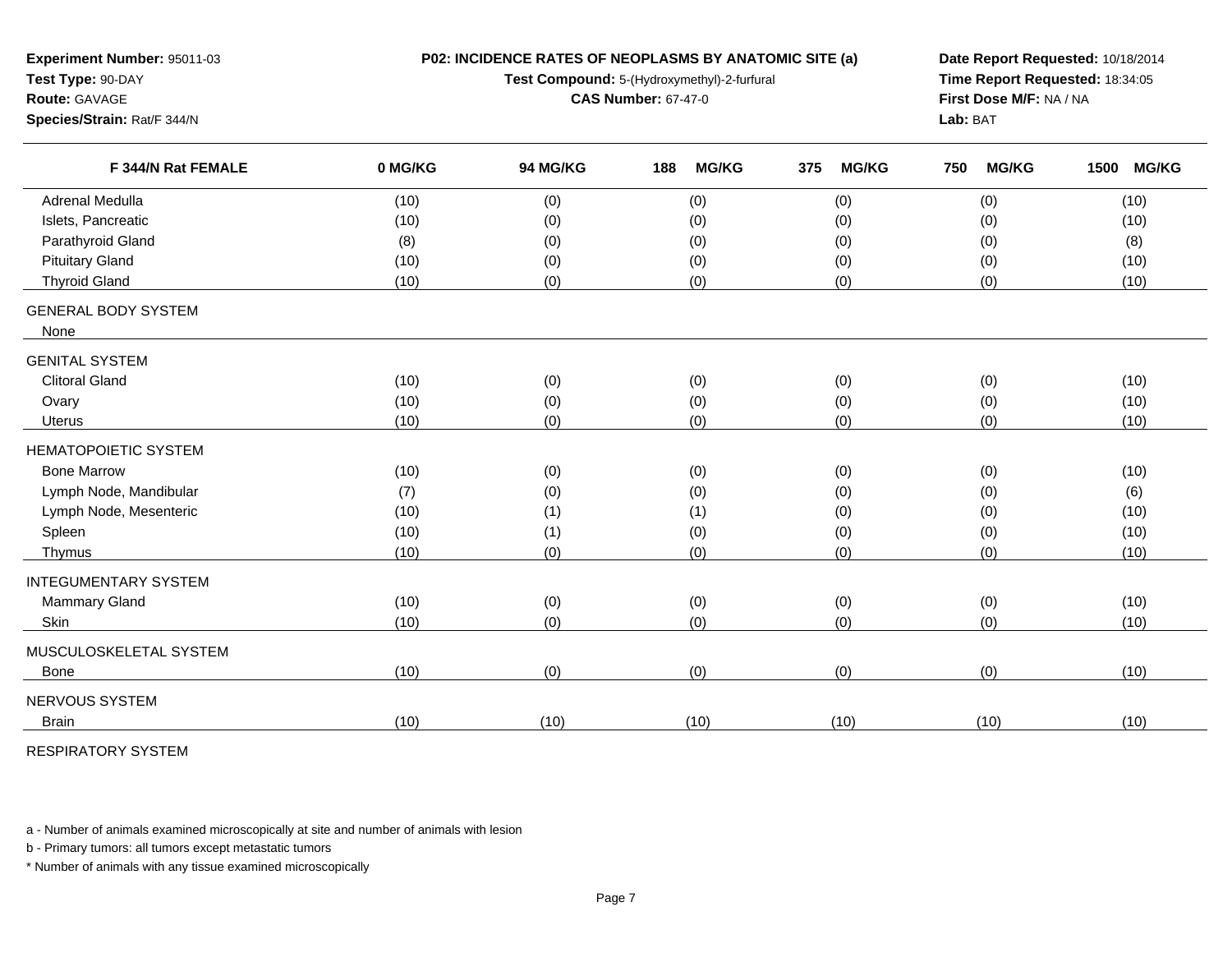| Experiment Number: 95011-03<br>Test Type: 90-DAY<br><b>Route: GAVAGE</b><br>Species/Strain: Rat/F 344/N |         | <b>P02: INCIDENCE RATES OF NEOPLASMS BY ANATOMIC SITE (a)</b><br>Test Compound: 5-(Hydroxymethyl)-2-furfural<br><b>CAS Number: 67-47-0</b> | Date Report Requested: 10/18/2014<br>Time Report Requested: 18:34:05<br>First Dose M/F: NA / NA<br>Lab: BAT |                     |                     |                      |
|---------------------------------------------------------------------------------------------------------|---------|--------------------------------------------------------------------------------------------------------------------------------------------|-------------------------------------------------------------------------------------------------------------|---------------------|---------------------|----------------------|
| F 344/N Rat FEMALE                                                                                      | 0 MG/KG | 94 MG/KG                                                                                                                                   | <b>MG/KG</b><br>188                                                                                         | 375<br><b>MG/KG</b> | <b>MG/KG</b><br>750 | <b>MG/KG</b><br>1500 |
| Lung                                                                                                    | (10)    | (0)                                                                                                                                        | (0)                                                                                                         | (0)                 | (0)                 | (10)                 |
| Nose                                                                                                    | (10)    | (0)                                                                                                                                        | (0)                                                                                                         | (0)                 | (0)                 | (10)                 |
| Trachea                                                                                                 | (10)    | (0)                                                                                                                                        | (0)                                                                                                         | (0)                 | (0)                 | (10)                 |
| SPECIAL SENSES SYSTEM                                                                                   |         |                                                                                                                                            |                                                                                                             |                     |                     |                      |
| None                                                                                                    |         |                                                                                                                                            |                                                                                                             |                     |                     |                      |
| URINARY SYSTEM                                                                                          |         |                                                                                                                                            |                                                                                                             |                     |                     |                      |
| Kidney                                                                                                  | (10)    | (0)                                                                                                                                        | (0)                                                                                                         | (0)                 | (0)                 | (10)                 |
| <b>Urinary Bladder</b>                                                                                  | (10)    | (0)                                                                                                                                        | (0)                                                                                                         | (0)                 | (0)                 | (10)                 |

a - Number of animals examined microscopically at site and number of animals with lesion

b - Primary tumors: all tumors except metastatic tumors